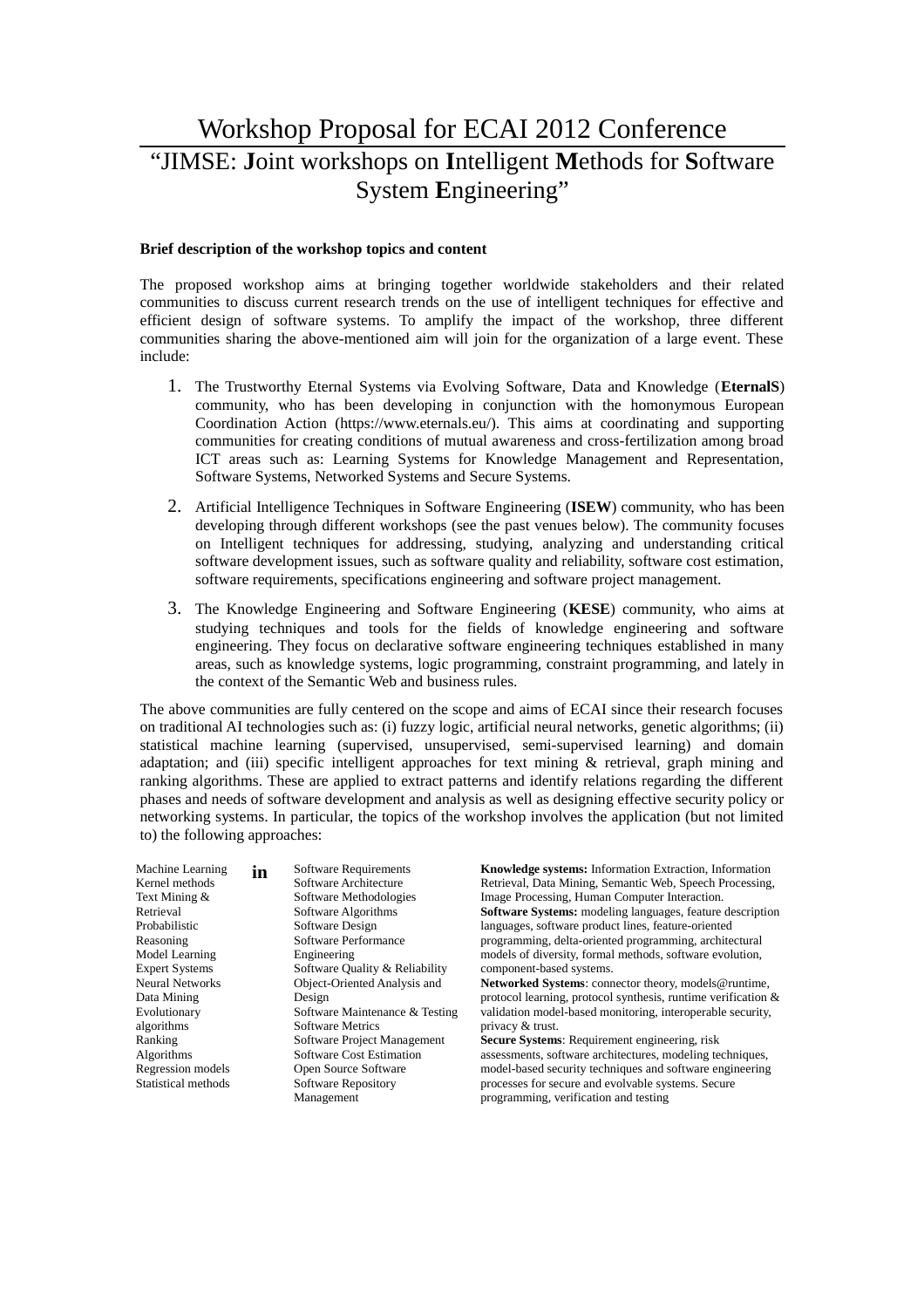### **Brief discussion of why the topic is of particular interest at this time:**

Software Engineering is a knowledge-intensive activity, requiring extensive knowledge of the application domain and of the target software itself [[Eds. Du Zhang , Jeffrey Tsai, "Machine](#page-4-0) [Learning applications in Software Engineering", \(University of Illinois, Chicago,](#page-4-0) [USA\), Series on Software Engineering and Knowledge Engineering , Vol. 16, 2005](#page-4-0)]. Organizations at this time collect data regarding software development striving to extract knowledge from them regarding their processes and products [[Peter Hearty, Norman E. Fenton, David](#page-4-1) [Marquez, Martin Neil: Predicting Project Velocity in XP Using a Learning Dynamic](#page-4-1) [Bayesian Network Model. IEEE Trans. Software Eng. 35\(1\): 124-137 \(2009\)](#page-4-1)]. Software data, such as the size of programs, the effort required for their completion, the tools, packages and methodologies utilized and the source code itself contain a wealth of information about a project's status, progress and evolution. Such data in most cases are highly skewed; they contain a high percentage of missing values and "noise". Additionally the fact that software engineering data are characterized by fuzziness and uncertainty renders the analysis of them a task related to intelligent techniques [[Witten and E. Frank. Data Mining: Practical machine learning tools and](#page-4-4) [techniques, 2nd Edition. Morgan Kaufmann, San Francisco, 2005.](#page-4-4)]. Certain studies adopt Intelligent techniques in estimation issues regarding Software Engineering [[Adriano L.I. Oliveira,](#page-4-3) Petronio L. Braga, Ricardo M.F. Lima, Márcio L. Cornélio, GA-based method for [feature selection and parameters optimization for machine learning regression applied](#page-4-3) to software effort estimation, Information and Software Technology, Volume 52, Issue [11, November 2010, Pages 1155-1166](#page-4-3)], [[S. Bibi, G. Tsoumakas, I. Stamelos, I.](#page-4-2) [Vlahavas, Regression via Classification applied on Software Defect Estimation,](#page-4-2) [Expert Systems with Applications Journal of Elsevier](#page-4-2)], to deal with the above issues.

 More than two decades of research have led to many significant theoretical results, but few demonstrations of practical utility. This is partially due to the lack of data regarding Software Engineering activities. The growth of Open source Software during the last years has provided free and continuing access to publicly available software engineering data [[Peter Hearty, Norman E.](#page-4-1) [Fenton, David Marquez, Martin Neil: Predicting Project Velocity in XP Using a](#page-4-1) Learning Dynamic Bayesian Network Model. IEEE Trans. Software Eng. 35(1): 124- [137 \(2009\)](#page-4-1) ] enabling research on modeling software development and estimating various aspects of it. Though the problem of obtaining software engineering data is partially solved, still important issues remain to be addressed including the representation and use of domain knowledge and the representation of the design and implementation history of a software system. If solutions to these issues are found, and applications in practical situations are successful, the implications for the practice of Software Engineering will be immediate, and radically different software development paradigms will become possible.

Additionally, recent interdisciplinary research in machine learning and networking systems has shown that statistically learning can produce large improvement in both connecting devices [8] and modeling their logic (behavior) [9]. Moreover, the role of AI and machine learning in software for security systems is greatly promising as shown for example in [11].

Finally, knowledge-based approaches seem to be very promising to improve fast prototyping of new product lines as they can automatize formal verification processes of workflows [10].

# **List of previous or related workshops:**

# **EternalS organization for the first 2 years of activity:**

- Workshop on Machine Learning for software construction [\(http://www.cs.uni](http://www.cs.uni-potsdam.de/isola2011/?id=home2)[potsdam.de/isola2011/?id=home2\)](http://www.cs.uni-potsdam.de/isola2011/?id=home2), organized at the 5th International Symposium On Leveraging Applications of Formal Methods.
- EternalS'11, first international workshop on eternal systems [\(https://www.eternals.eu/workshop-2011/\)](https://www.eternals.eu/workshop-2011/), organized within the FET11 conference in Budapest.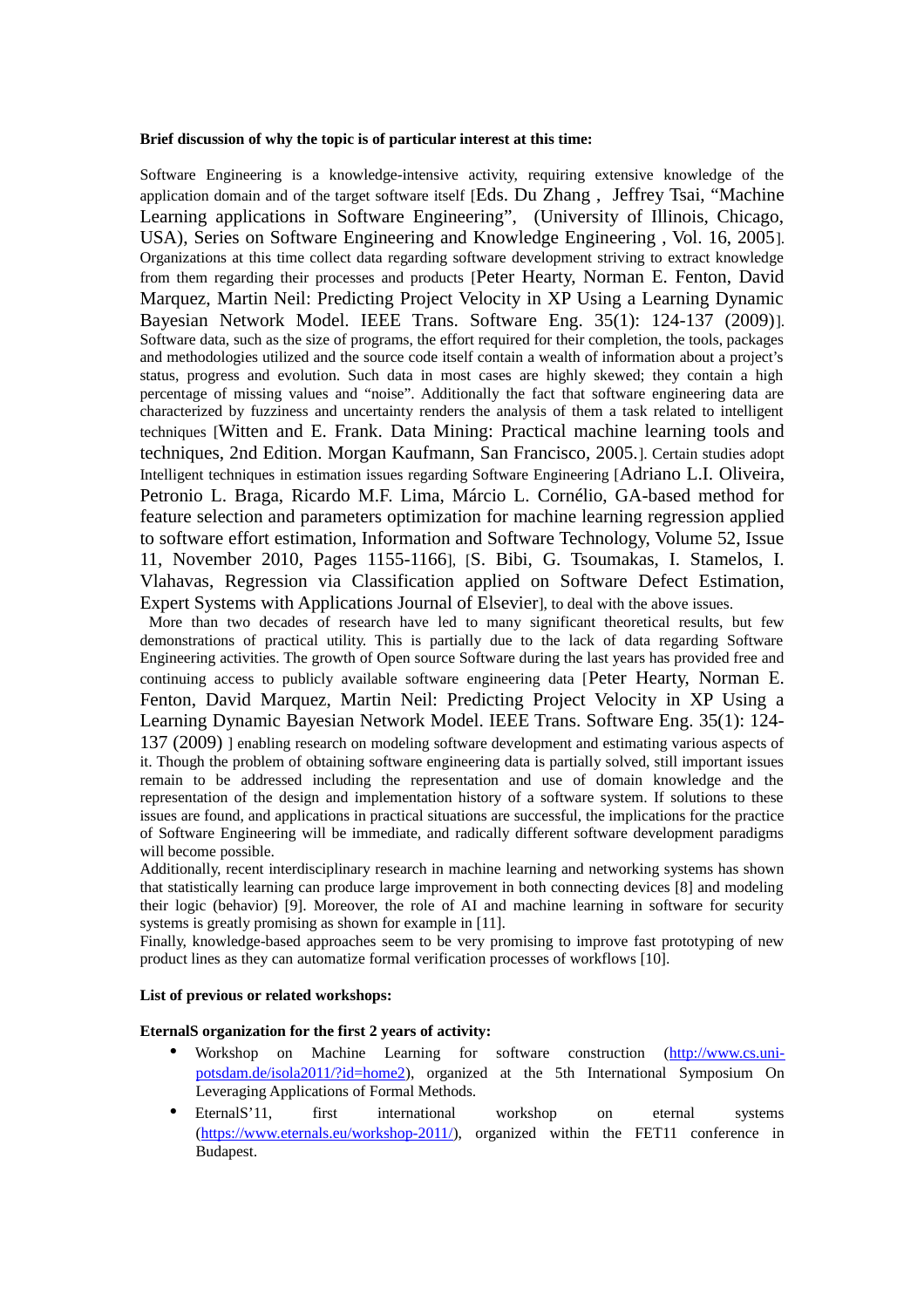- EternalS Special Track [\(http://fmco.liacs.nl/fmco11.html\)](http://fmco.liacs.nl/fmco11.html), organized at the Software Technologies Concertation on Formal Methods for Components and Objects.
- EternalS Special Track [\(http://isola-conference.org/isola2010/tracks.html#A15\)](http://isola-conference.org/isola2010/tracks.html), organized at the 4th International Symposium On Leveraging Applications of Formal Methods.

# **ISEW**

- ISEW workshop [\(http://sweng.csd.auth.gr/~isew11/\)](http://sweng.csd.auth.gr/~isew11/) organized at ECML-PKDD 2011.
- AISEW 2010 workshop [\(http://sweng.csd.auth.gr/~aisew2010/\)](http://sweng.csd.auth.gr/~aisew2010/), organized by the same committee as a part of the AIAI 2010 conference held in Larnaca, Cyprus.
- AISEW 2009 workshop,  $\frac{http://sweng.csd.auth.gr/~aisew2009/}{http://sweng.csd.auth.gr/~aisew2009/},$  organized as a part of the AIAI 2009 conference held in Thessaloniki.
- AISEW 2008 workshop, [http://sweng.csd.auth.gr/wb/media/aisew2008/index.htm,](http://sweng.csd.auth.gr/wb/media/aisew2008/index.htm) organized also by the same committee and held within the ECAI 2008 conference (European Conference on Artificial Intelligence).

#### **KESE**

Series of (seven) workshops on Knowledge Engineering and Software Engineering, organized from 2005 to 2011 [\(http://ai.ia.agh.edu.pl/wiki/kese:start\)](http://ai.ia.agh.edu.pl/wiki/kese:start).

# **Names and institutions of the Workshop Organizing Committee:**

#### Workshop Chairs:

- Dr. Ioannis Stamelos, Assistant Professor

Institution: Department of Informatics, Aristotle University of Thessaloniki, Software Engineering Group, Greece.

- Dr. Stamatia Bibi, Scientific Collaborator

Institution: Department of Informatics, Aristotle University of Thessaloniki, Software Engineering Group, Greece.

- Dr. Alessandro Moschitti, Assistant Professor

Institution: Department of Computer Science and Information Engineering, Trento, Italy. Head of iKernels Group (http://projects.disi.unitn.it/iKernels/) and coordinator of EternalS

Organizer from KESE?????

**Steering Committees:** 

Someone may go in the steering committee?

#### **Suggested names and institutions of the Program Committee:**

In this section, we present the program committee that participated in previous organizations.

**Andreas Andreou** (University of Cyprus, Cyprus) **Lefteris Angelis** (Aristotle University of Thessaloniki, Greece) **Nick Bassiliades** (Aristotle University of Thessaloniki, Greece) **Joachim Baumeister** (University of Würzburg, Germany) **Helen Berki** (University of Tampere, Finland) **Stamatia Bibi** (Aristotle University of Thessaloniki, Greece) **Robert Feldt** (Blekinge Institute of Technology, Sweden) **George Kakarontzas** (Technical University of Larisa, Greece) **Achilles Kameas** (Hellenic Open University, Greece)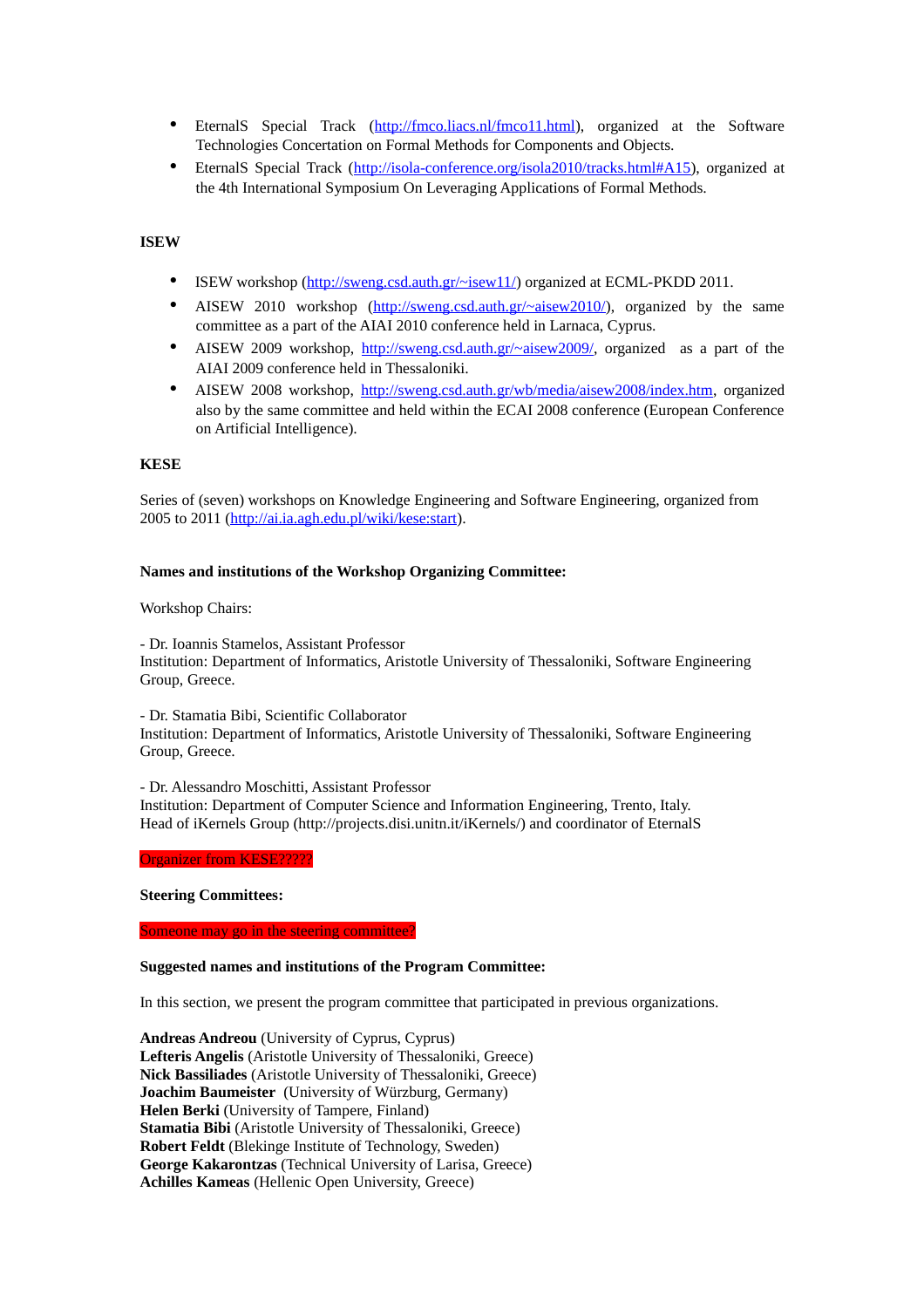**Chris Lokan** (UNSW@ADFA, Australia) **Emilia Mendes** (University of Auckland, Νew Zealand) **Grzegorz Nalepa** (AGH University of Science and Technology, Poland) **Vasile Rus** (The University of Memphis, USA) **Christos Tjortjis** (The University of Manchester, United Kingdom) **Grigorios Tsoumakas** (Aristotle University of Thessaloniki, Greece) **Maria Virvou** (University of Piraeus, Greece) **Michalis Vazirgiannis** (Athens University of Economics & Business)

**Roberto Basili**, University of Rome Tor Vergara, Italy **Götz Botterweck**, Lero, Ireland **Sofia Cassel**, University of Uppsala, Sweden **Krishna Chandramouli**, Queen Mary University of London, UK **James Clarke**, Waterford Institute of Technology, Ireland **Anna Corazza**, University of Naples Federico II, Italy **Sergio Di Martino**, University of Naples Federico II, Italy **Michael Felderer**, University of Innsbruck, Austria **Fausto Giunchiglia**, University of Trento, Italy **Reiner Hähnle**, Chalmers University, Sweden **Falk Howar**, TU Dordtmund, Germany **Valerie Issarny**, INRIA, France **Richard Johansson**, University of Trento, Italy **Jan Jürjens**, TU Dortmund, Germany **Ilaria Matteucci**, CNR, Italy **Alessandro Moschitti**, University of Trento, Italy **Wolfgang Nejdl,** L3S - University of Hannover, Germany **Claudia Niederee,** L3S Research Centre, Germany **Animesh Pathak**, INRIA, France **Tomas Piatrik**, Queen Mary University of London, UK **Hongyang Qu**, University of Oxford, UK **Rick Rabiser**, JKU Linz, Austria **Riccardo Scandariato**, Katholieke Universiteit Leuven, Belgium **Ina Schaefer**, TU Braunschweig, Germany **Bernhard Steffen**, TU Dortmund, Germany **Massimo Tivoli**, University of L'Aquila, Italy **Daniel Varro**, Budapest University of Technology and Economics **Gerhard Weikum,** Max-Planck-Institut für Informatik, Germany **Qianni Zhang**, Queen Mary University of London, UK

#### **Contact details for the Workshop chairs (KESE????):**

| Address:   | Ioannis Stamelos          | Stamatia Bibi             | Alessandro Moschitti     |
|------------|---------------------------|---------------------------|--------------------------|
|            | Department of             | Department of             | DISI                     |
|            | Informatics, Aristotle    | Informatics, Aristotle    | Via Sommarive 5,         |
|            | <b>University Campus,</b> | <b>University Campus,</b> | Povo (TN), 38123,        |
|            | 54124                     | 54124                     | Italy                    |
| Phone      | +30-2310991910            | +30-2310991927            | +393204631312            |
| Fax:       | +30-2310991911            | +30-2310991911            | +39 0461 283166          |
| email      | stamelos@csd.auth.gr      | sbibi@csd.auth.gr         | moschitti@disi.unitn.it  |
| <b>WWW</b> | sweng.csd.auth.gr/        | sweng.csd.auth.gr/        | disi.unitn.it/moschitti/ |

# **Desired workshop length (half day, one day, two day), and an estimate of the audience size:**

The desired workshop length is one day. The estimated number of participants is a minimum of 30-40 people to a maximum of 50-60, coming both from the Artificial Intelligence and Software Engineering domain. The first EternalS workshop reached 31 participants whereas the previous KESE and ISEW workshops attracted at least 20 participants. EternalS coordination Action will provide a number of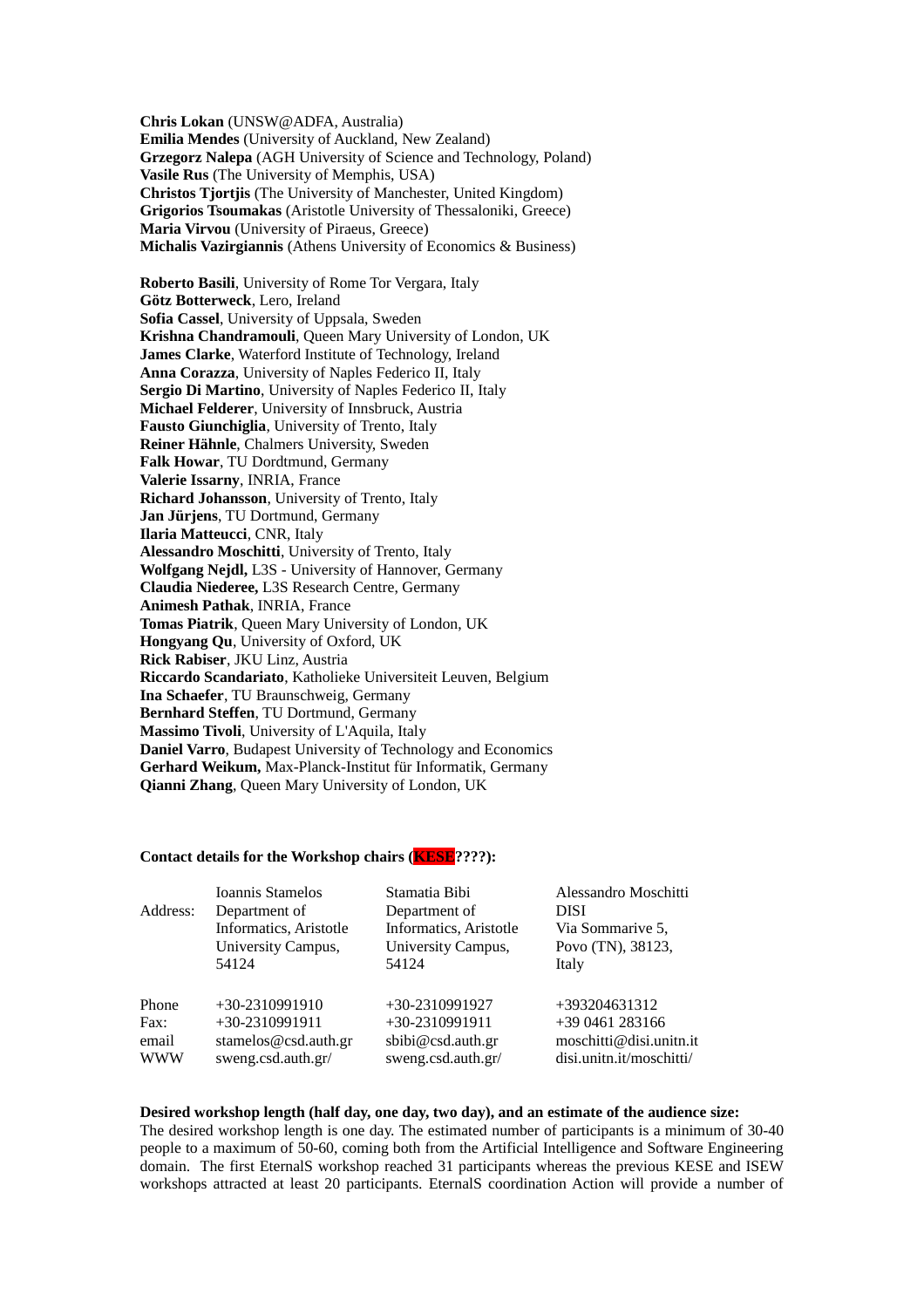scholarship for workshop attendance, mainly reserved to students and financial support for invited speakers.

### **Schedule for organizing the workshop and a preliminary agenda:**

Regarding the organization of the workshop, we will apply the standard steps: preparation and issues of the Call for Papers, peer review process, paper selection process, advertising and organization of the workshop day. For the latter, we are going to accept long and short papers included in the program as oral or poster presentation. Out of the accepted papers, about the seven best will be orally presented whereas all the others will be presented and discussed during a poster session. The oral sessions will include talks of 15 minutes each followed by 10 minutes of discussion. Additionally, we are going to invite one or two internationally recognized speakers. A sketch of our schedule will be:

| $8:30 - 8:45$ | Opening Remarks - Introduction to the topic    |
|---------------|------------------------------------------------|
| $8:45-$       | Session I (presentation of 4 papers)           |
| 10:25         |                                                |
| 10:25-11:55   | Coffee Break                                   |
| 11:55-13:00   | Invited Speakers + questions/answering session |
| $13:00-$      | Lunch Break                                    |
| 14:30         |                                                |
| $14:30-$      | Session II (presentation of 3 papers)          |
| 15:45         |                                                |
| $15:45-$      | Coffee Break                                   |
| 16:15         |                                                |
| $16:15-$      | <b>Poster Session</b>                          |
| 17:15         | Panel Discussion                               |
| $17:15-$      |                                                |
| 18:00         |                                                |

During the final session of the workshop, attendees will be asked to fill a questionnaire regarding future trends regarding AI applications to SE and practical implications. This task will be carried out by the experts from the EternalS coordination action (CA). They are responsible within the CA to write the roadmap that EternalS is designing for the European community. The roadmap will be an input to the European Community for the definition of the Work Programme of 2013.

#### **References**

<span id="page-4-2"></span>S. Bibi, G. Tsoumakas, I. Stamelos, I. Vlahavas, Regression via Classification applied on Software Defect Estimation, Expert Systems with Applications Journal of Elsevier, Vol 34(3), pp. 2091- 2101.

<span id="page-4-1"></span>Peter Hearty, Norman E. Fenton, David Marquez, Martin Neil: Predicting Project Velocity in XP Using a Learning Dynamic Bayesian Network Model. IEEE Trans. Software Eng. 35(1): 124-137 (2009)

Open source project data: [www.sourceforge.org](http://www.sourceforge.org/)

<span id="page-4-3"></span>Adriano L.I. Oliveira, Petronio L. Braga, Ricardo M.F. Lima, Márcio L. Cornélio, GA-based method for feature selection and parameters optimization for machine learning regression applied to software effort estimation, Information and Software Technology, Volume 52, Issue 11, November 2010, Pages 1155-1166

Stamelos, L. Angelis, P. Dimou, E. Sakellaris, On the use of Bayesian belief networks for the prediction of software productivity, Inf. Softw. Technol. 45 (2003) 51–60.

<span id="page-4-4"></span>Witten and E. Frank. *Data Mining: Practical machine learning tools and techniques, 2nd Edition.* Morgan Kaufmann, San Francisco, 2005.

<span id="page-4-0"></span>Eds. Du Zhang , Jeffrey Tsai, "Machine Learning applications in Software Engineering", (University of Illinois, Chicago, USA), Series on Software Engineering and Knowledge Engineering , Vol. 16, 2005.

Amel Bennaceur, Richard Johansson, Alessandro Moschitti, Romina Spalazzese, Daniel Sykes, Rachid Saadi, and Valrie Issarny. Inferring affordances using learning techniques. In The First Workshop on Trustworthy Eternal Systems via Evolving Software, Data and Knowledge: EternalS'11. To appear in CCIS Springer, 2011.

Anna-Lena Lamprecht, Tiziana Margaria, Ina Schaefer and Bernhard Steffen, Comparing Structure-oriented and Behaviour-oriented Variability Modeling for Workflows. In The First